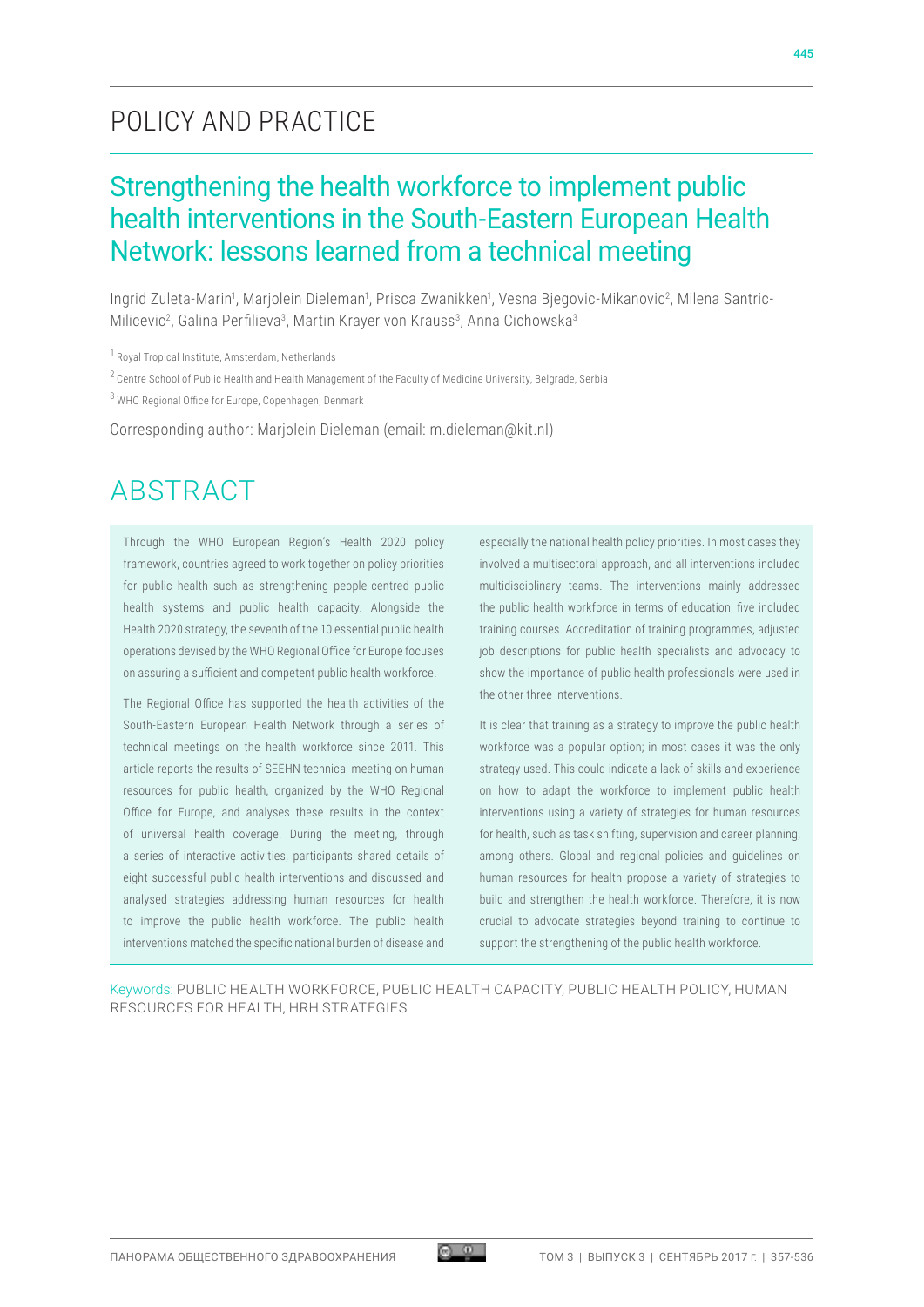## BACKGROUND

WHO's *Interim report – Supporting Health 2020: governance for health in the 21st century (1)* revealed that in many countries in the WHO European Region there is a misalignment between the current strategic priorities in health policy (reducing the burden of non-communicable diseases and health inequities; implementing the International Health Regulations) and the capacity of services provided by institutes and organizations with public health tasks to address these, including the allocation of human and financial resources and the skills mix of the workforce. One reason for this misalignment could be changing circumstances in these countries, which are likely result from longer life expectancy, changes in population health needs, rising health inequalities, the impact of globalization, economic development and the imbalance between the demand and supply of public health services *(2, 3)*. Through Health 2020, the European health policy framework *(4)*, the 53 countries in the WHO European Region agreed to work together on common policy priorities for health. The specific Health 2020 priorities for public health are tackling the Region's major health challenges of non-communicable and communicable diseases and strengthening people-centred public health systems, public health capacity and emergency preparedness, surveillance and response. Alongside the Health 2020 strategy, the 10 essential public health operations (EPHOs) were developed in 2012 to support countries in planning for stronger public health services and capacities. EPHO7 focuses on assuring a sufficient and competent public health workforce *(5)*.

# CONTEXT

The South-Eastern European Health Network (SEEHN) developed as the health component of the European Union's Stability Pact for South-Eastern Europe. The Network comprises representatives of the health ministries of its nine Member States (Albania, Bosnia and Herzegovina, Bulgaria, Israel, Montenegro, the Republic of Moldova, Romania, Serbia and the former Yugoslav Republic of Macedonia)<sup>1</sup>. SEEHN also works closely with 12 partner countries (Belgium, France, Greece, Hungary, Italy, the Netherlands, Norway, Slovenia, Sweden, Switzerland and the United Kingdom) and seven partner organizations (the Council of Europe, Council of Europe Development Bank, European Commission, International Organization for Migration, Northern Dimension Partnership in Public Health and Social Well-being, Regional Cooperation Council and WHO Regional Office for Europe). These partner countries and organizations provide SEEHN with ongoing political, technical and financial support *(6)*.

Over the past decade, SEEHN has been the undisputed vehicle of health development in South-Eastern Europe, covering mental health, communicable diseases, food safety and nutrition, blood safety, tobacco control, information systems, maternal and neonatal health, public health services and health systems. To bolster the policy priority of strengthening public health capacity, the WHO Regional Office for Europe has supported SEEHN's health activities through a series of technical meetings on the health workforce since 2011. These have focused on health workforce retention, data collection on health workforce employment and education, strengthening the health workforce knowledge base to support evidence-informed health policies, harmonization and mutual recognition of health professionals' qualifications in Europe and transforming health workforce education and training.

This article reports the results of an SEEHN technical meeting on human resources for public health, organized by the WHO Regional Office for Europe, and analyses these results in the context of universal health coverage (UHC).

Croatia was one of the founding members of the Network and also participated in the technical meeting.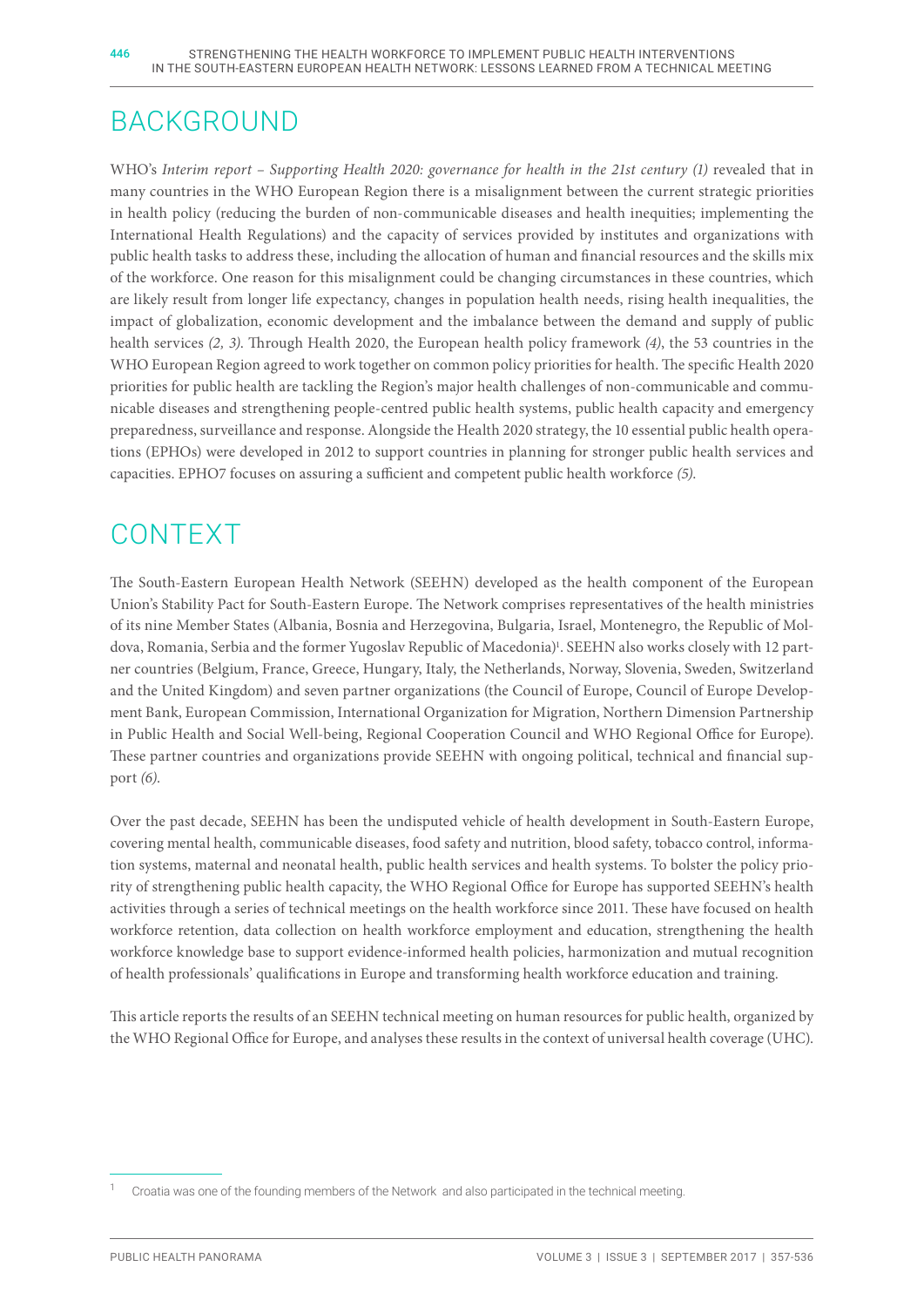### APPROACH

The WHO Regional Office for Europe and two WHO collaborating centres – the Royal Tropical Institute in Amsterdam, the Netherlands, and the School of Public Health and Health Management at Belgrade University (Faculty of Medicine), Serbia – designed the technical meeting. Its aim was to provide countries with a better understanding of the capacities of their public health workforce in order to strengthen the delivery of public health services. The 20 meeting participants were representatives of eight SEEHN countries, selected at the national level. This group comprised an interesting mix of nine policy-makers from six countries, six researchers from five countries and five public health practitioners from five countries.

The meeting focused on interventions to address specific public health challenges in SEEHN countries, which included strategies to strengthen the public health workforce. It included a number of activities: interactive presentations on the latest WHO policy context for human resources for public health services, poster presentations on successful public health interventions and discussions and analysis of human resources for health (HRH) strategies to improve the public health workforce and in consequence public health services.

Prior to the meeting, participants from each SEEHN country were asked to prepare a poster setting out a successful public health intervention from the last five years that addressed a public health challenge at the national or subnational level, outlining its strategies to strengthen the public health workforce. These case studies were developed through data collection by national representatives about public health professionals involved in the interventions and a description of necessary changes made to the public health workforce to achieve success. The posters included information on country profile, public health priorities, the public health intervention and its results, the workforce related to the intervention and the lessons learned. Participants discussed their posters during the meeting with the aim of familiarizing each other with examples of successful public health interventions and strategies to strengthen the public health workforce in SEEHN countries, thus increasing regional knowledge exchange. Table 1 shows the roles and affiliations of the participants from each country, as well as the interventions discussed.

| Country                                                                                                                                                                              | Organization(s)                                                        | Participant's role            |
|--------------------------------------------------------------------------------------------------------------------------------------------------------------------------------------|------------------------------------------------------------------------|-------------------------------|
| (Public health intervention)                                                                                                                                                         |                                                                        |                               |
| Albania<br>(Continuing the education of the public health<br>workforce)                                                                                                              | Ministry of Health                                                     | Policy-maker                  |
|                                                                                                                                                                                      | University Hospital Centre "Mother Teresa"                             | Public health<br>practitioner |
| Bosnia and Herzegovina<br>(Response to HIV and AIDS in the Federation of<br>Bosnia and Herzegovina;<br>Establishment of the Centre for Health Management<br>in the Republika Srpska) | Ministry of Health of the Federation of Bosnia and<br>Herzegovina      | Policy-maker                  |
|                                                                                                                                                                                      | Ministry of Health and Social Welfare of the<br>Republika Srpska       | Policy-maker                  |
|                                                                                                                                                                                      | Public Health Institute of the Federation of Bosnia<br>and Herzegovina | Researcher                    |
|                                                                                                                                                                                      | Ministry of Civil Affairs of Bosnia and Herzegovina                    | Policy-maker                  |
|                                                                                                                                                                                      | Ministry of Health and Social Welfare of the<br>Republika Srpska       | Public health<br>practitioner |
| <b>Bulgaria</b>                                                                                                                                                                      | National Centre of Public Health and Analyses                          | Researcher                    |
| (The "Sea and Health" festival for the promotion of<br>public health and public health professionals)                                                                                | Medical University of Varna                                            | Researcher                    |

#### TABLE 1. COUNTRIES, INTERVENTIONS, ORGANIZATIONS AND PARTICIPANTS REPRESENTED AT THE SEEHN MEETING

447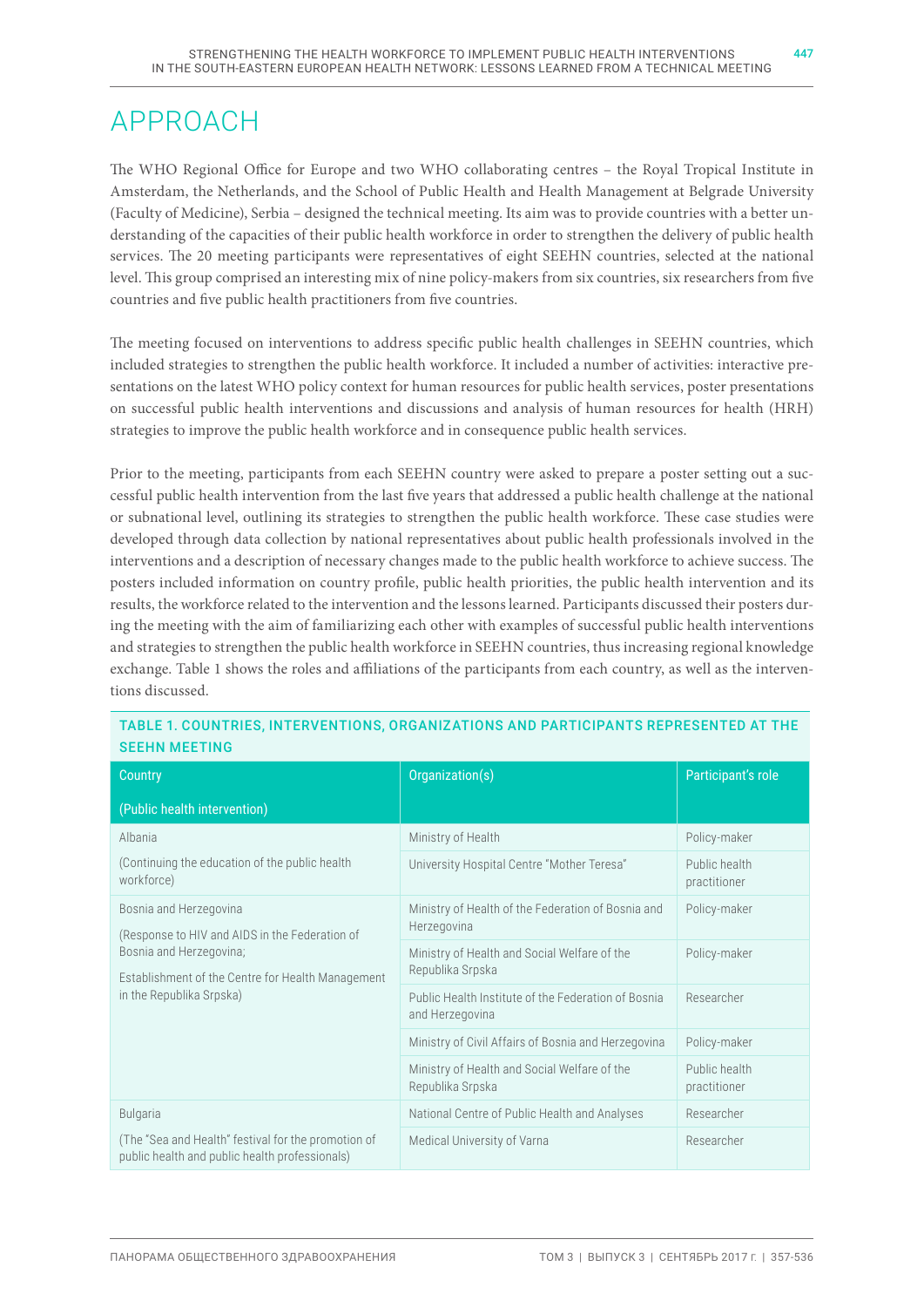#### TABLE 1. COUNTRIES, INTERVENTIONS, ORGANIZATIONS AND PARTICIPANTS REPRESENTED AT THE SEEHN MEETING

| <b>Country</b>                                                                              | Organization(s)                                                         | Participant's role            |
|---------------------------------------------------------------------------------------------|-------------------------------------------------------------------------|-------------------------------|
| (Public health intervention)                                                                |                                                                         |                               |
| Croatia<br>(Cervical cancer screening programme)                                            | Service for Health Institutes and Human<br>Resources                    | Public health<br>practitioner |
|                                                                                             | <b>Public Health National Institute</b>                                 | Researcher                    |
| Montenegro<br>(Colorectal cancer screening programme)                                       | Ministry of Health                                                      | Policy-maker                  |
|                                                                                             | Centre for Health System Development                                    | Researcher                    |
|                                                                                             | Institute of Public Health                                              |                               |
| Republic of Moldova                                                                         | Regional Ministry of Health                                             | Policy-maker                  |
| (Approving and implementing tobacco control<br>legislation)                                 | Regional Ministry of Health                                             | Policy-maker                  |
|                                                                                             | School of Public Health                                                 | Researcher                    |
| Serbia                                                                                      | Ministry of Health                                                      | Policy-maker                  |
| (Monitoring of child abuse to support efficient<br>prevention of violence against children) | Centre for Analysis, Planning and Organization of<br><b>Health Care</b> | Public health<br>practitioner |
|                                                                                             | Institute of Public Health of Serbia                                    |                               |
|                                                                                             | Dr Milan Jovanovic Batut                                                |                               |
| The former Yugoslav Republic of Macedonia                                                   | Ministry of Health                                                      | Policy-maker                  |
| (Evidence-based policy intervention for violence<br>prevention)                             | Institute of Public Health                                              | Public health<br>practitioner |

The following sections summarize the public health interventions discussed, describe their strategies to strengthen the public health workforce and discuss these using a framework on HRH policy actions for universal health coverage *(7).*

# MEETING RESULTS AND DISCUSSION

In total, eight public health interventions were presented. Topics ranged from continuing education of the public health workforce in Albania to treating HIV and improving management of health care in Bosnia and Herzegovina, advocating the importance of public health professionals in Bulgaria, screening for cancer in Croatia and Montenegro, reducing tobacco consumption in the Republic of Moldova and reducing violence in Serbia and the former Yugoslav Republic of Macedonia.

### COMMON FEATURES OF THE INTERVENTIONS

The public health topics matched the specific national burden of disease and, in particular, the national health policy priorities. Many of the interventions presented were based on recently approved laws, which were accompanied by health policies that contributed to the success of the intervention. For example, in the Republic of Moldova the approval of a tobacco control law in December 2007 led to a series of changes in the National Centre of Public Health to coordinate implementation of the new law.

Most case studies included a multisectoral approach; for example, interventions involved decision-makers from the ministries of health in Bosnia and Herzegovina, the Republic of Moldova and Serbia and from the parliaments in the two latter countries. Other stakeholders involved were non-health professionals, representatives of academia and nongovernmental organizations and, in some cases, the wider community. As an example, in Bulgaria the advocacy effort for public health professionals included the Faculty of Public Health in Varna, Municipality

448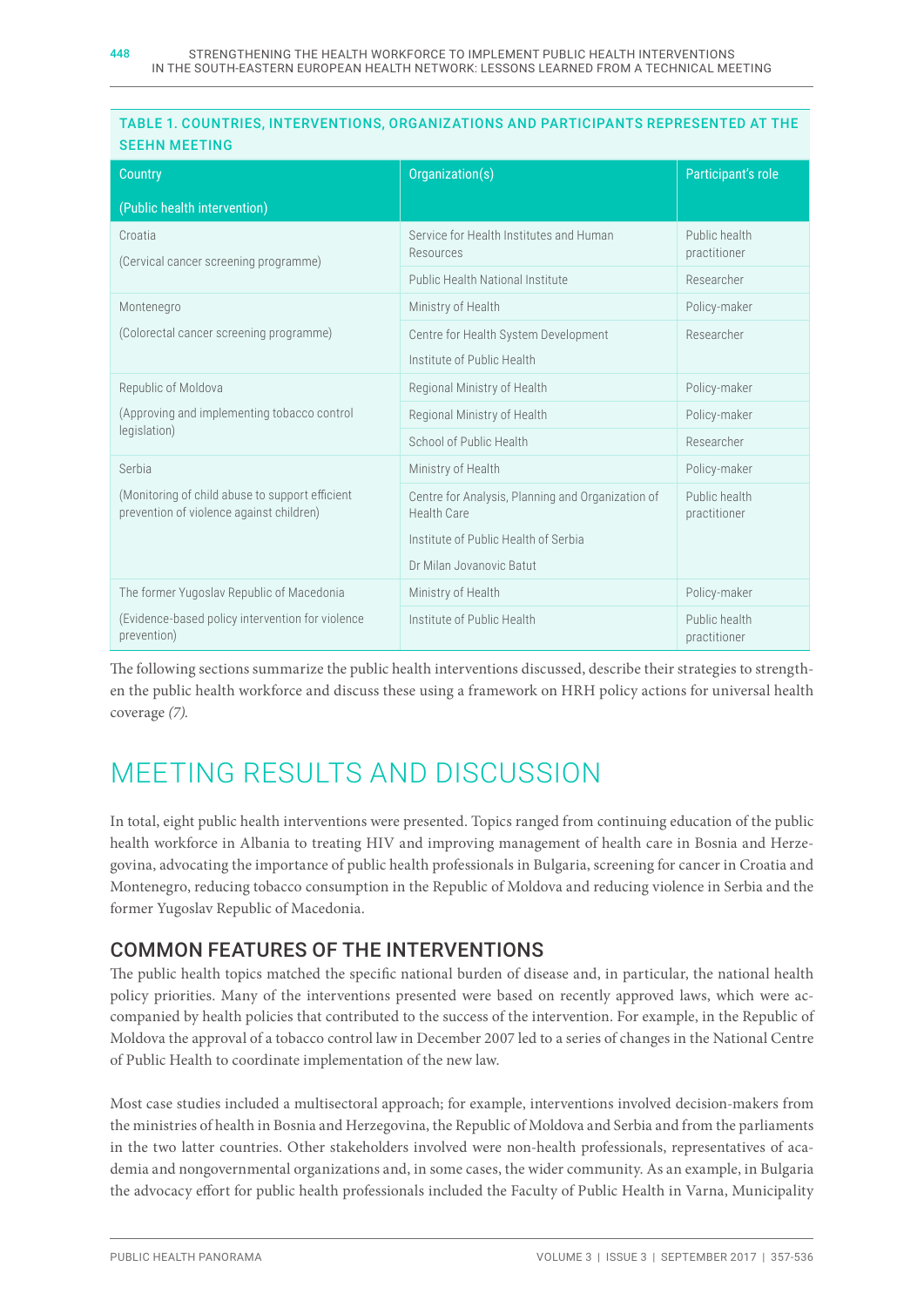of Varna, Regional Health Inspectorate, Institute of Oceanology and Fishing (Bulgarian Academy of Science), Bulgarian Red Cross, National Naval Academy, District Directorate for Food Safety, professional and nongovernmental organizations and business representatives. Other ministries were also involved in the interventions, such as the ministries of interior, education, justice and labour and the parliament in the Republic of Moldova and the former Yugoslav Republic of Macedonia.

All case studies included multidisciplinary teams that designed and/or implemented the intervention. These were composed of professionals from different disciplines within and outside the health care sector, such as clinicians, nurses, public health specialists, psychologists and social workers. For example, the team created to address the reporting of suspected cases of child abuse or neglect in Serbia consisted of paediatricians, nurses, psychologists and social workers. The team that addressed the screening of colorectal cancer in Montenegro consisted of general practitioners and specialists in clinical medicine, coordinated by a public health specialist. In the cases of Bosnia and Herzegovina, Bulgaria and the former Yugoslav Republic of Macedonia, the teams involved nonhealth professionals such as lawyers, economists, ecologists and law enforcement professionals.

### COUNTRY-SPECIFIC PUBLIC HEALTH WORKFORCE STRATEGIES

The implications of the public health intervention on the public health workforce were mainly addressed in terms of education: five interventions included training courses for public health specialists, other health professionals or non-health professionals. The former Yugoslav Republic of Macedonia's intervention included training new professionals. Training existing health workers to improve their skills and responsiveness was undertaken in the two case studies from Bosnia and Herzegovina and those from Montenegro and Serbia. The quality of the workforce was improved using a system of accreditation of training programmes in Albania. Adjusted job descriptions for public health specialists were created in Montenegro, the Republic of Moldova and Serbia. For instance, in Serbia the public health specialist was given a new task of developing and operationalizing tools to monitor implementation of policies to prevent violence against children. In Bulgaria advocacy was used to show the importance of public health professionals to the general population.

# **OBSERVATIONS**

The lessons learned from the strategies to strengthen the public health workforce are as follows.

- Multidisciplinary teams are needed for implementation of public health interventions to succeed. This approach involves health professionals other than medical doctors, such as nurses, psychologists and social workers. Public health specialists are needed to coordinate the multidisciplinary team.
- Training through continuing education and certification can improve the professional development and skills of public health professionals, standardize their knowledge and serve as a platform to build a network of public health professionals.
- Specific training modules are needed to improve the public health management skills of existing managers.
- New training courses for public health professionals are necessary to implement new laws and protocols, such as on child abuse. Development and operationalization of tools to monitor implementation of policies can be incorporated into the tasks of the public health workforce.
- Training health professionals on new protocols for control and prevention of violence against women improves implementation of public health services in this field. Institutes of public health can also take on the task of initial training of professionals from health and other sectors.

ПАНОРАМА ОБЩЕСТВЕННОГО ЗДРАВООХРАНЕНИЯ ТОМ 3 | ВЫПУСК 3 | СЕНТЯБРЬ 2017 Г. | 357-536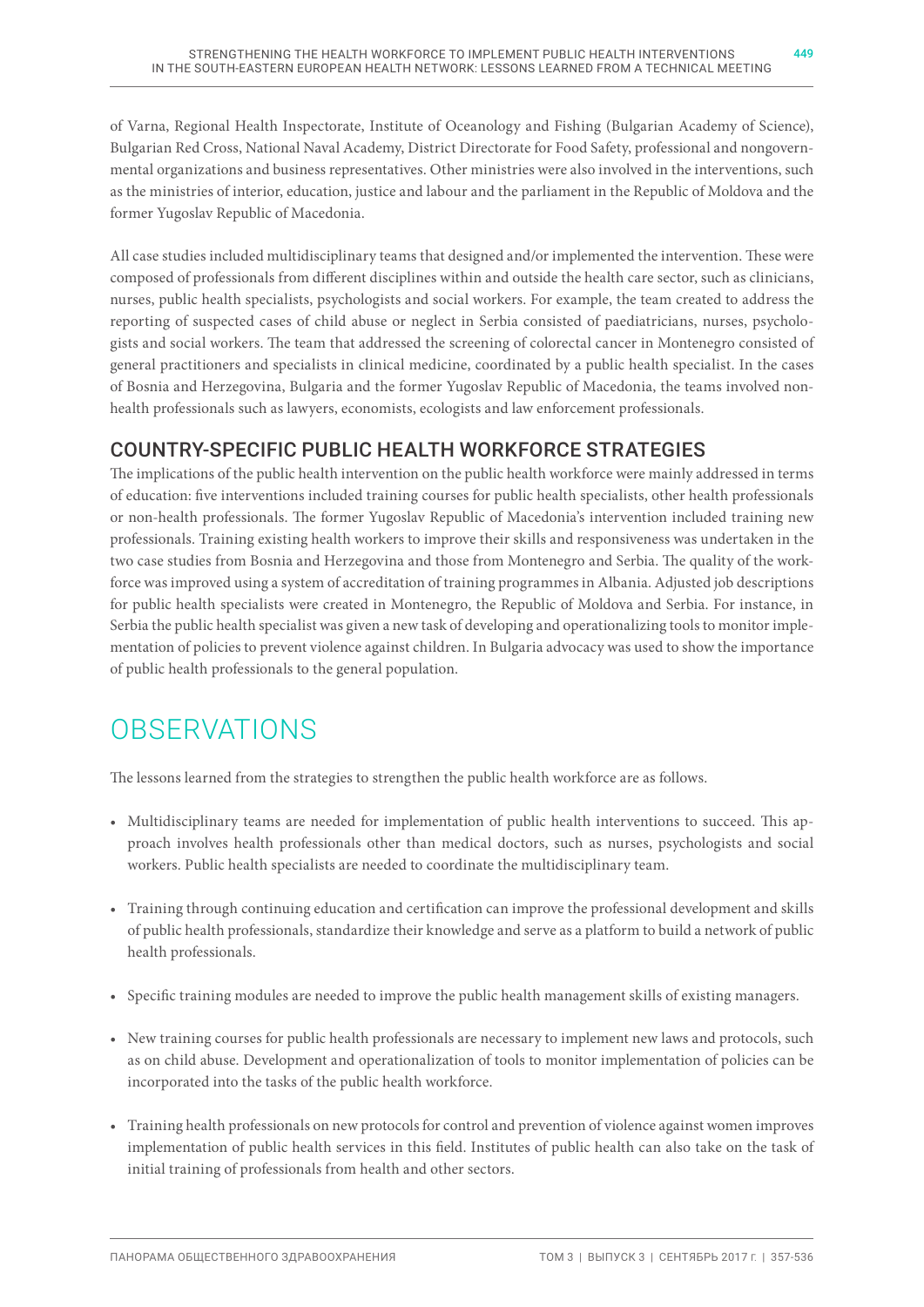- Public health professionals can be designated as the workforce to coordinate implementation of a new law, such as on tobacco control. The public health workforce needs to be trained for this new task and job descriptions need to be adjusted as necessary.
- Adapting job descriptions for public health specialists and general physicians helps to build a workforce with a wider range of public health responsibilities.
- A public health professional is needed in a key position in screening programmes.
- Health festivals can be used to improve recognition by the public of the importance of public health professionals.

Based on the results of the workshop, the implications of these public health interventions on the public health workforce were further analysed. This was done using the Campbell et al. framework outlining how to achieve UHC through HRH, which consists of four dimensions: availability (e.g. stock and production), accessibility (e.g. spatial, temporal and financial dimensions), acceptability (e.g. gender and sociocultural) and quality (e.g. competencies and regulation) *(7)*. The framework shows which HRH policy actions can improve trends of workforce numbers and their performance.

Further analysis of the case studies using this framework shows that most focused on providing continuing education for existing professionals or training in public health tasks for different types of health professional (five of the eight case studies) to improve service quality. Training public health professionals in new tasks was used in one case study; this ensures that sufficient staff are available to deliver a public health service. Training existing public health workers to improve their skills and responsiveness was done in the other four case studies; this improves quality and acceptability. Quality of training is also increased by using a system of accreditation, which was done in one case study.

Only two countries indicated using at least two different strategies improving availability, accessibility and quality (Montenegro offered training and adapted job descriptions; the Republic of Moldova adapted job descriptions and reorganized roles and responsibilities). Although training more staff is necessary in many countries, increasing numbers and improving knowledge and skills are insufficient to provide culturally appropriate, acceptable services to communities and to address the effectiveness of public health interventions *(7).* Additional HRH strategies are required to achieve universal health coverage and strengthen public health services. Examples from the case studies include accreditation and regulatory systems that promote improved quality of the workforce and modification of job descriptions, which can create a public health workforce that provides focused approaches to increasing access for vulnerable or neglected groups. Other examples of strategies to enhance the availability, accessibility, acceptability and quality of HRH are *(7)*:

- strengthening the policy, regulatory and fiscal environments to match health workforce supply and demand;
- actively stewarding, managing and deploying the health workforce to equitably meet population needs across urban, rural and remote areas;
- providing evidence-based guidance on workforce sex balance, skill mix and task delegation, competencies and sociocultural needs; and
- designing and implementing country-specific workforce management, performance and monitoring systems to sustain high-quality services.

Many global and regional HRH policies and guidelines – such as Global strategy on human resources for health: Workforce 2030, Health 2020 and the 10 EPHOs – propose a variety of HRH strategies to build and strengthen the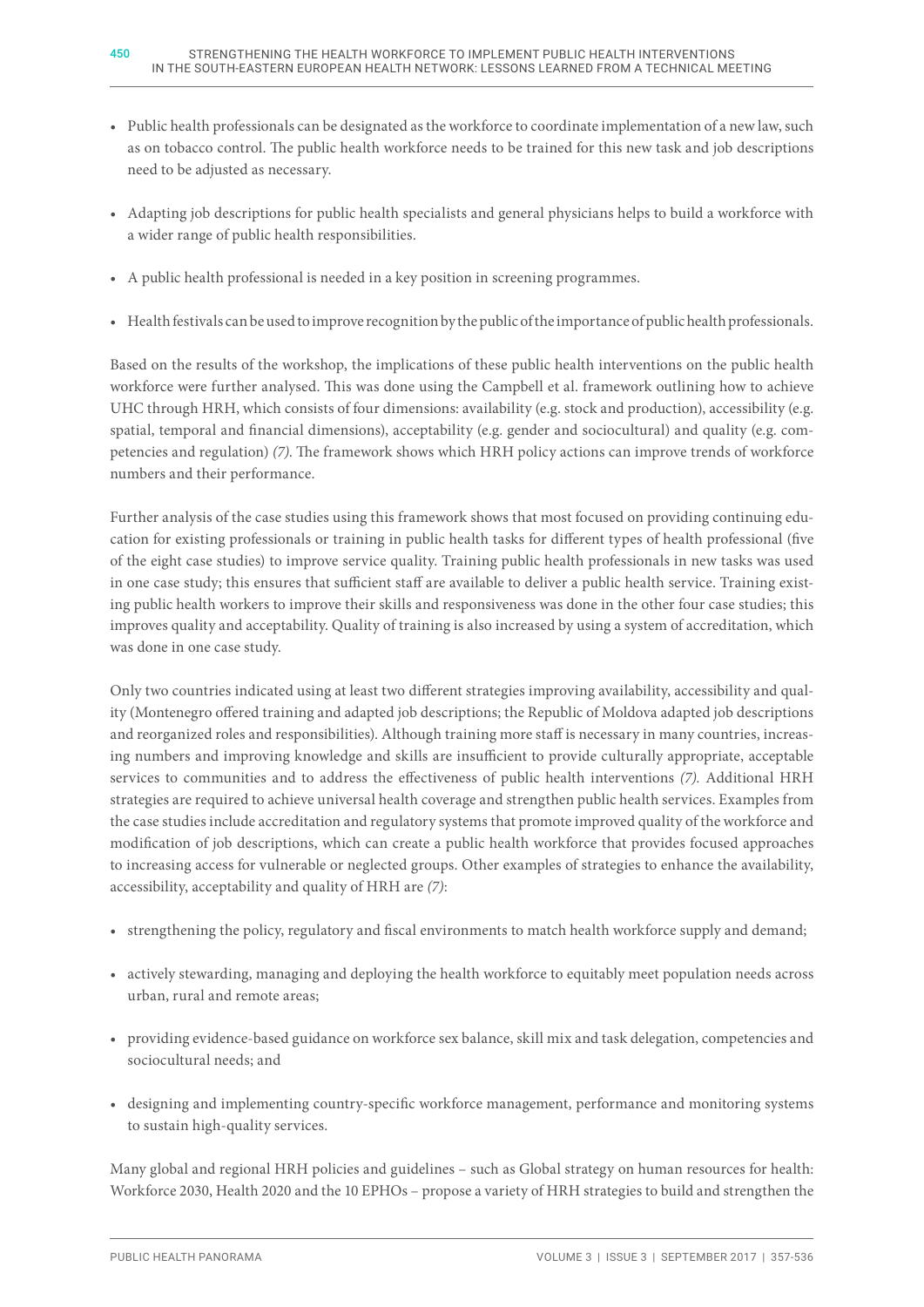health workforce *(4, 8, 9)*. It is unclear why in most public health interventions discussed in the SEEHN technical meeting HRH improvements were targeted only through training. Education and training may provide more tangible and better measurable results compared to the results of HRH strategies in the areas of financing, deployment, retention and management or performance. Nevertheless, a variety of HRH strategies are required if universal health coverage is to be achieved, including strategies to improve retention and performance through human resource management systems and finance.

Capacity-building of SEEHN participants in the development and implementation of different HRH strategies is important if improved human resource capacity for public health is to be achieved and universal health coverage is to be obtained.

# **CONCLUSION**

This two-day technical workshop on human resources for public health facilitated regional knowledge-sharing on successful strategies to address current public health challenges and enabled participants to gain insight into the complexities of strengthening the public health workforce. The workshop participants:

- demonstrated the importance of linking the national burden of disease and the public health system one key element that made the interventions successful was alignment with national health priorities;
- had a good understanding of multidisciplinarity and multisectorality as key factors of successful implementation of public health interventions; and
- understood the need to have a critical core workforce in public health to coordinate the formulation and implementation of public health policy and related services.

The development of a public health workforce is grounded in EPHO7: assuring a sufficient and competent public health workforce, and taking into account their training, curriculum development, core competencies, accreditation, leadership skills, mentoring and continued professional development. A starting-point for development of the public health workforce, including generic definitions of core competencies, has recently been described for low- and middle-income countries *(10)* and in the European public health literature by the Association of Schools of Public Health in the European Region *(11)*; these studies present the cornerstone for future developments *(12).* The core competencies need to be validated in SEEHN countries, and core skills and responsibilities of the public health workforce need to be defined to facilitate a common understanding for exchange and collaboration on the transformation of the public health workforce at the SEEHN level.

Further, even though public health interventions have implications for the public health workforce, the most common strategy used was limited to training. This could indicate a lack of skills and experience on how to implement the workforce to public health interventions using a variety of HRH strategies, such as adapting human resource management systems to accommodate public health, including adaptations of job descriptions, task shifting, supervision and career planning, among others. Advocacy for strategies beyond training and funding mechanisms to implement these are now crucial to further strengthen the public health workforce in SEEHN countries.

**Acknowledgements:**The authors thank the WHO Country Office of Bosnia and Herzegovina and the workshop participants for writing country case stories: Ms Lindita Backa, Dr Elizeana Zaimi, Dr Irena Jokic, Dr Marina Bera, Dr Jelena Djakovic Devic, Dr Dijana Strkic, Dr Hristo Hinkov, Professor, Dr Todorka Kostadinova, Ms Marija Pederin, Dr Mario Troselj, Dr Marija Palibrk, Ms Ljiljana Vujisic, Dr Oleg Lozan, Ms Svetlana Nichita, Dr Miljan Ljubicic, Dr Nebojsa Jokic, Ms Sanja Sazdovska and Professor Dr Fimka Tozija.

451